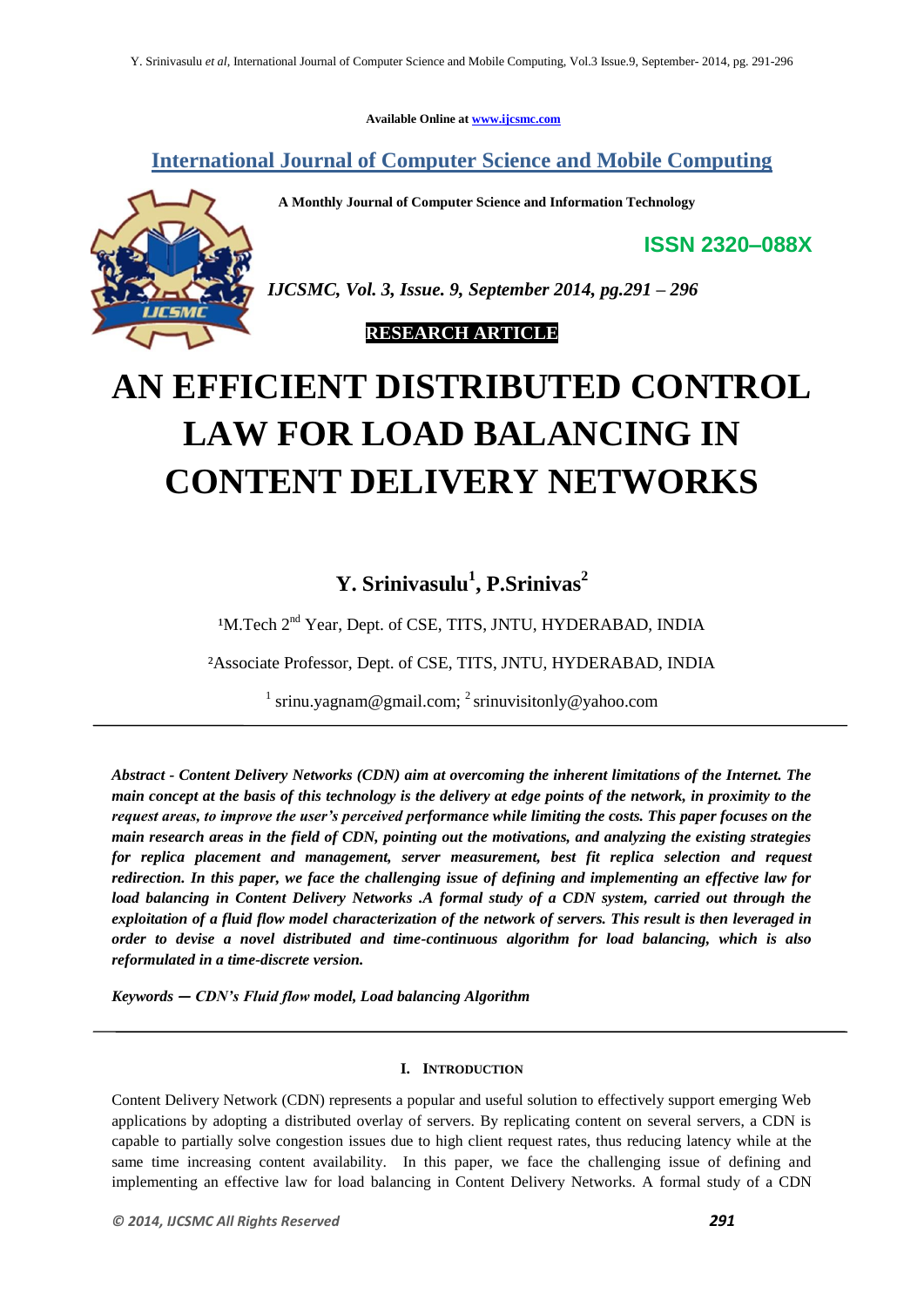system, carried out through the exploitation of a fluid flow model characterization of the network of servers. This result is then leveraged in order to devise a novel distributed and time-continuous algorithm for load balancing, which is also reformulated in a time-discrete version.



**Fig: 1. Normal and Traditional Distribution**

# **II. RELATED WORKS**

Request routing in a CDN is usually concerned with the issue of properly distributing client requests in order to achieve load balancing among the servers involved in the distribution net- work. Several mechanisms have been proposed in the literature. They can usually be classified as either static or dynamic, de- pending on the policy adopted for server selection .Static algorithms select a server without relying on any information about the status of the system at decision time. Static algorithms do not need any data retrieval mechanism in the system, which means no communication overhead is introduced. These algorithms definitely represent the fastest solution since they do not adopt any sophisticated selection process. However, they are not able to effectively face anomalous events like flash crowds

Dynamic load-balancing strategies represent a valid alternative to static algorithms. Such approaches make use of information coming either from the network or from the servers in order to improve the request assignment process. The selection of the appropriate server is done through a collection and subsequent analysis of several parameters extracted from the network elements. Hence, a data exchange process among the servers is needed, which unavoidably incurs in a communication overhead.



**Fig: 2. Local load-balancing strategies. (a)Queue-adjustment.(b)Rate-adjustment.(c)Hybrid-adjustment**

Depending on how the scheduler interacts with the other components of the node, it is possible to classify the balancing algorithms in three fundamental models a queue-adjustment model, a rate-adjustment model, and a hybrid-adjustment model. In a queue-adjustment strategy, the scheduler is located after the queue and just before the server. The scheduler might assign the request pulled out from the queue to either the local server or a remote server depending on the status of the system queues: If an unbalancing exists in the network with respect to the local server, it might assign part of the queued requests to the most un- loaded remote server. In this way, the algorithm tries to equally balance the requests in the system queues. It is clear that in order to achieve an effective load balancing, the scheduler needs to periodically retrieve information about remote queue lengths.

In a rate-adjustment model, instead the scheduler is located just before the local queue: Upon arrival of a new request, the scheduler decides whether to assign it to the local queue or send it to a remote server. Once a request is assigned to a local queue, no remote rescheduling is allowed. Such a strategy usually balances the request rate arriving at every node independently from the current state of the queue. No periodical information ex- change, indeed, is requested.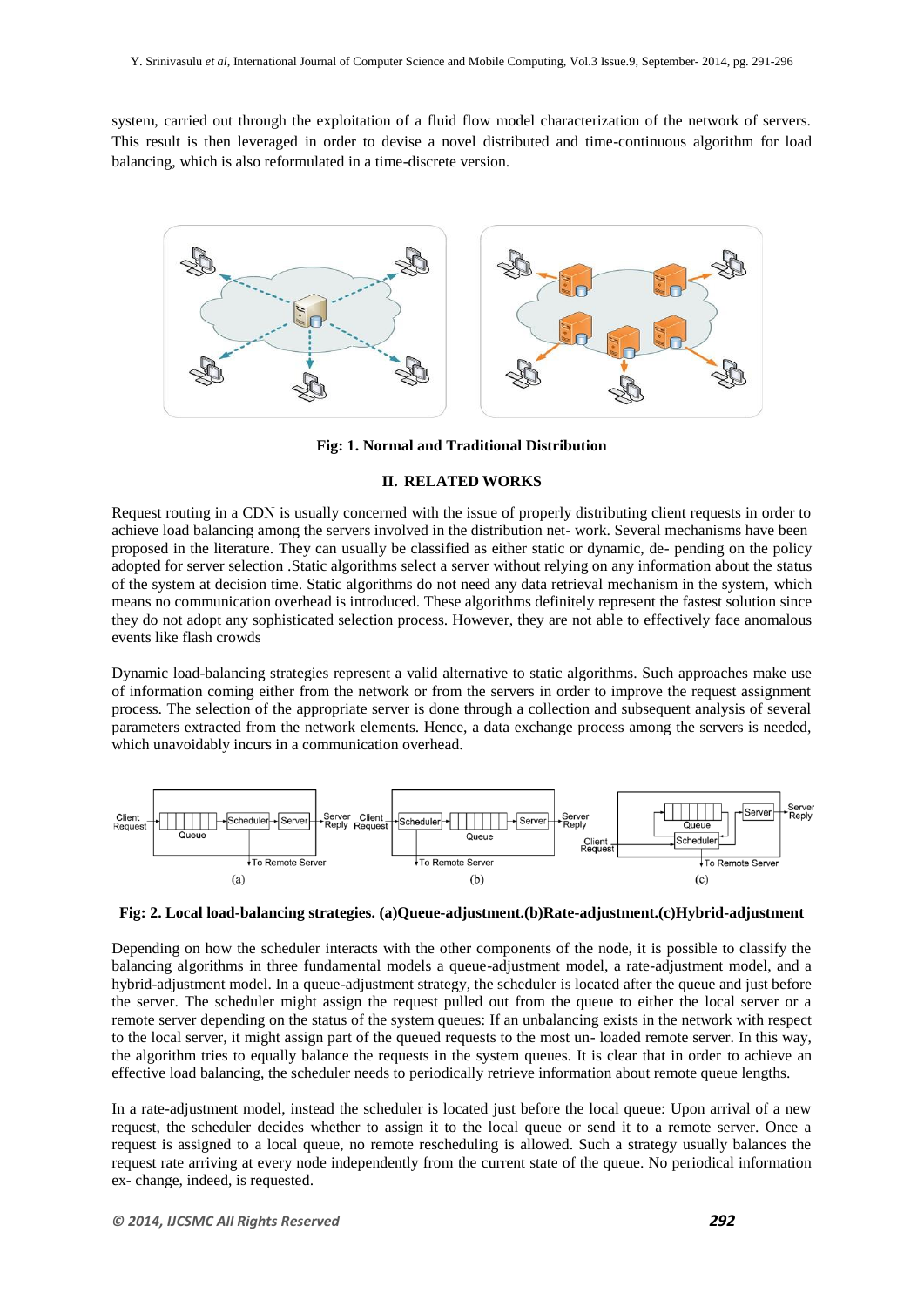In a hybrid-adjustment strategy for load balancing, the scheduler is allowed to control both the incoming request rate at a node and the local queue length. Such an approach allows to have a more efficient load balancing in a very dynamic scenario, but at the same time it requires a more complex algorithm. In the context of a hybridadjustment mechanism, the queue-adjustment and the rate-adjustment might be considered respectively as a fine-grained and a coarse-grained process. Both centralized and distributed solutions present pros and cons depending on the considered scenario and the specific performance parameters evaluated.

In the following, we will describe the most common algorithms used for load balancing in a CDN. Such algorithms will be considered as benchmarks for the evaluation of the solution we propose in this paper. The simplest static algorithm is the Random balancing mechanism (RAND). In such a policy, the incoming requests are distributed to the servers in the network with a uniform probability. Another well-known static solution is the Round Robin algorithm (RR). This algorithm selects a different server for each incoming request in a cyclic mode. Each server is loaded with the same number of requests without making any assumption on the state, neither of the network nor of the servers.

The Least-Loaded algorithm (LL) is a well-known dynamic strategy for load balancing. It assigns the incoming client re- quest to the currently least loaded server. Such an approach is adopted in several commercial solutions. Unfortunately, it tends to rapidly saturate the least loaded server until a new message is propagated . Alternative solutions can rely on Response Time to select the server: The request is assigned to the server that shows the fastest response time.

The Two Random Choices algorithm (2RC) randomly chooses two servers and assigns the request to the least loaded one between them. A modified version of such an algorithm is the Next-Neighbour Load Sharing. Instead of selecting two random servers, this algorithm just randomly selects one server and assigns the request to either that server or its neighbour based on their respective loads (the least loaded server is chosen).

#### **III.LOAD-BALANCED CDN: MODEL FORMULATION**

In this section, we will introduce a continuous model of a CDN infrastructure, used to design a novel loadbalancing law. The CDN can be considered as a set of servers each with its own queue. We assume a fluid model approximation for the dynamic behaviour of each queue. We extend this model also to the overall CDN system. Such approximation of a stochastic system





Actually, this approximation cannot be exploited in a real scenario: The requests arrive and leave the server at discrete times (Fig:5), hence in a given time interval, a discrete number of re- quests arrives at and departs from each server in the system case in a real packet network where the processing of arriving requests is not continuous over time.. The objective is to derive an algorithm that presents the main features of the proposed load-balancing law and arrives at the same results in terms of system equilibrium through proper balancing of servers' loads, as assessed by Lemma

## **IV.DISTRIBUTED LOAD-BALANCING ALGORITHM**

In this section, we want to derive a new distributed algorithm for request balancing that exploits the results presented in Section III. First of all, we observe that it is a hard task to define a strategy in a real CDN environment that is completely compliant with the model proposed. As a first consideration, such a model deals with continuous-time systems, which is not exactly the equal to the traffic received at node from node if no requests are lost during the redirection process.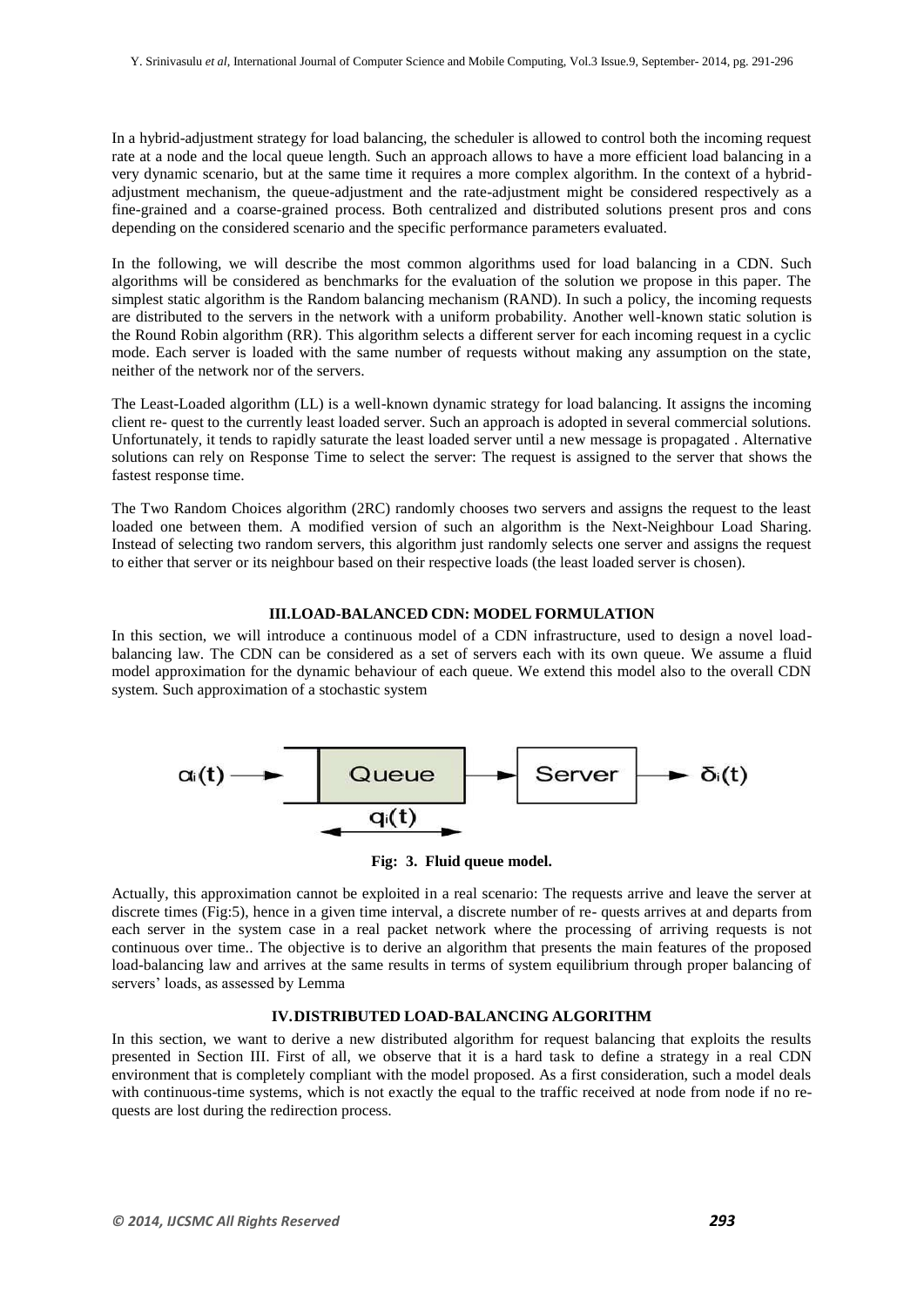# **A. Algorithm Description**

The implemented algorithm consists of two independent parts: a procedure that is in charge of updating the status of the neighbours' load, and a mechanism representing the core of the algorithm, which is in charge of distributing requests to a node's neighbours based on servers. In the pseudo code of the algorithm is reported. Even though the communication protocol used for status in-formation exchange is fundamental for the balancing process, in this paper we will not focus on it. Indeed, for our simulation tests, we implemented a specific mechanism:

We extended the HTTP protocol with a new message, called CDN, which is periodically exchanged among neighbouring peers to carry information about the current load status of the sending node. Naturally, a common update interval should be adopted to guarantee synchronization among all interacting peers. For this purpose, a number of alternative solutions can be put into place, in which are nonetheless out of the scope of the present work. Every second, the server sends its status information to its neighbours and, at the same time, waits for their information. After a well-defined interval, the server launches the status up- date process. We suppose all the information about peers' load is already available during such a process.

```
// peer status update
prob space [0] = 0; load diff = 0; load diff sum = 0;
for (j=1; j<=n; j++)if(load i - peer[j].load) {
        load diff = load i - peer[j].load;
        //insert the new difference
       build prob space(load diff, prob space);
        load diff sum = load diff sum + load diff;
    \}//normalize the vector elements
    update prob space (load diff sum, prob space);
\{// balancing process
if (prob space [] == NULL) //no neighbors with lower load
    //serve locally the request
    serve request();
else{float x = \text{rand}(); //random number generator
    int req sent = 0; int i = 0;while(prob_space[i] == 1 or req_sent == 1) {
         if (prob space [i-1] <= x < prob space [i]) {
             //send request to the chosen peer
             send to (peer [i-1] .addr);
             req sent = 1;i++\}\{
```
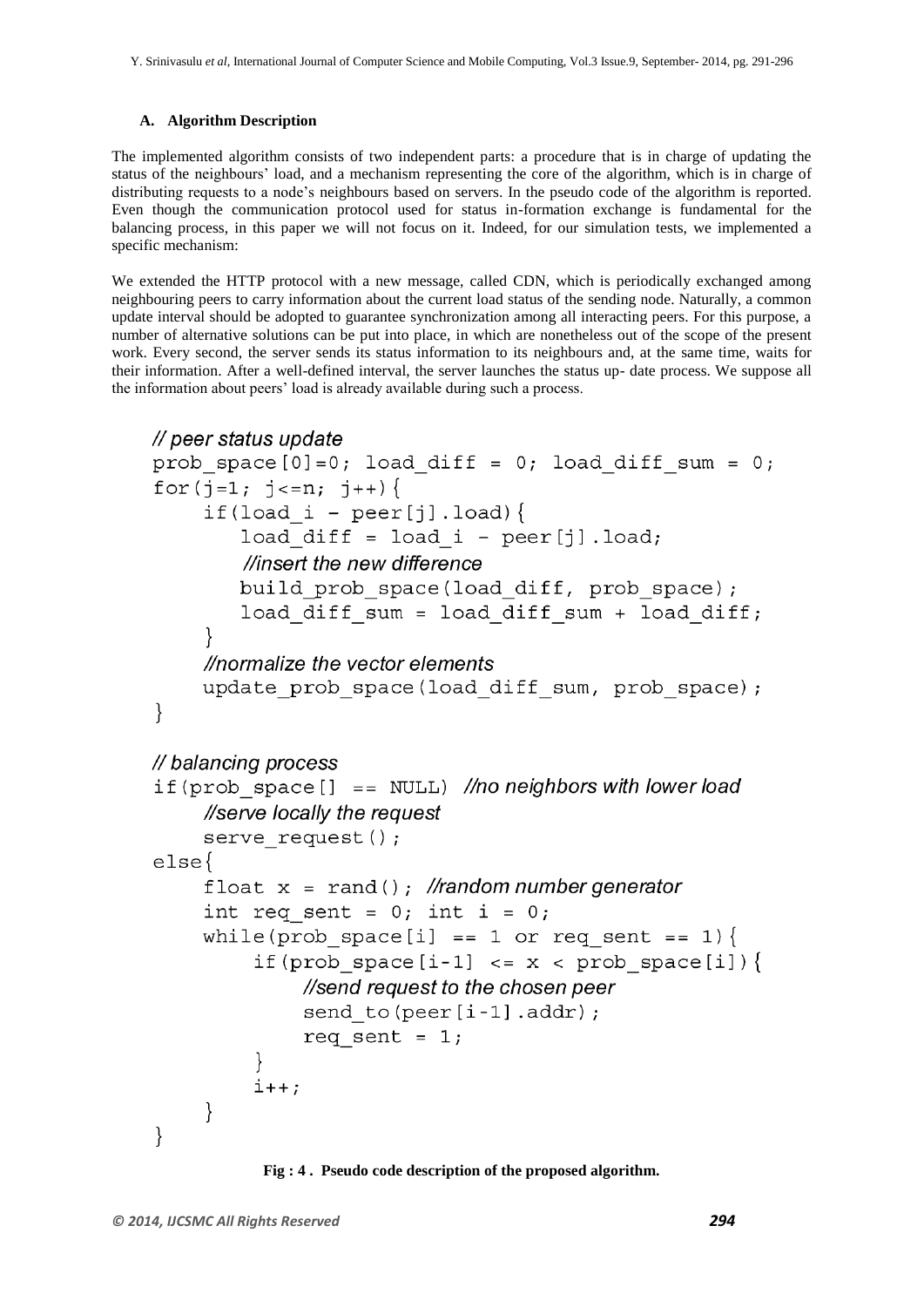#### **V. SYSTEM EVALUATION**

#### **A. Balancing Performance**

The simulations for the comparative analysis have been carried out using the network topology of Fig 5. We supposed to have 10 servers connected in the overlay, as well as 10 clients, each of them connected to a single server. We model each server as an M/M/1 queue with service rate ,and the generation requests from client as a Poisson process with arrival.

Though in this section, we exclusively want to provide a quantitative evaluation of the solution proposed with respect to the existing algorithms. We will demonstrate that the results herein achieved can be extended to larger scale topologies due to the high scalability of our solution. We implemented both the Random (RAND) and the Round Robin (RR) static algorithms, as well as the Least Loaded (LL)and the Two Random Choices (2RC)dynamic algorithms to make a comparison to our solution [Control-Law Balancing (CLB)].



#### **Fig: 5. Simulation topology**

Then, for each algorithm, we first evaluated each server's queue length behaviour over time, together with the average value among all servers. Such a parameter represents an excellent indicator of the request distribution degree achieved by the CDN. Another important parameter is the Response Time (RT), which evaluates the efficiency of the algorithm in terms of end-user's satisfaction. For such a parameter, we evaluated both the average value and the standard deviation.

We also introduce an Unbalancing Index to estimate the capability of the algorithms to effectively balance requests among the available servers. Such an index is computed as the standard deviation of queue lengths of all the servers over time; clearly, the lower such value, the better the balancing result. Finally, since some of the proposed mechanisms provide multiple redirections, we also considered a parameter associated with communication overhead due to the redirection of a single request. Such a parameter is computed as the ratio of the number of requests due to redirections to the overall number of requests injected into the system.

As expected, static mechanisms provide worse performance since servers' queue lengths exhibit unpredictable behaviours due to a lack of knowledge about the real status of the server loads. On the other hand, dynamic mechanisms provide better behaviours, and in particular, our solution clearly achieves the best performance since it limits both the number of en queued requests and their oscillations over time, thus reducing the impact